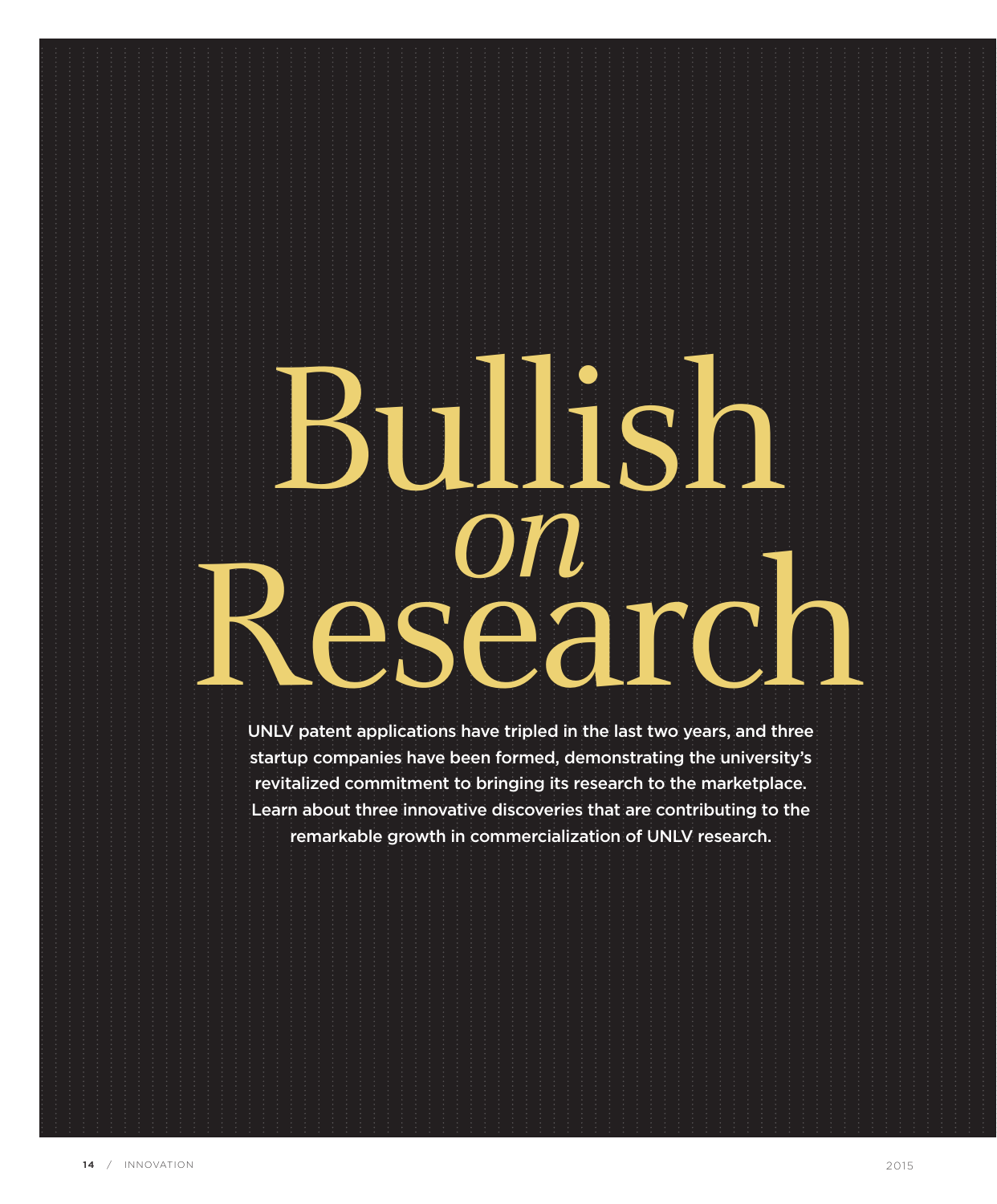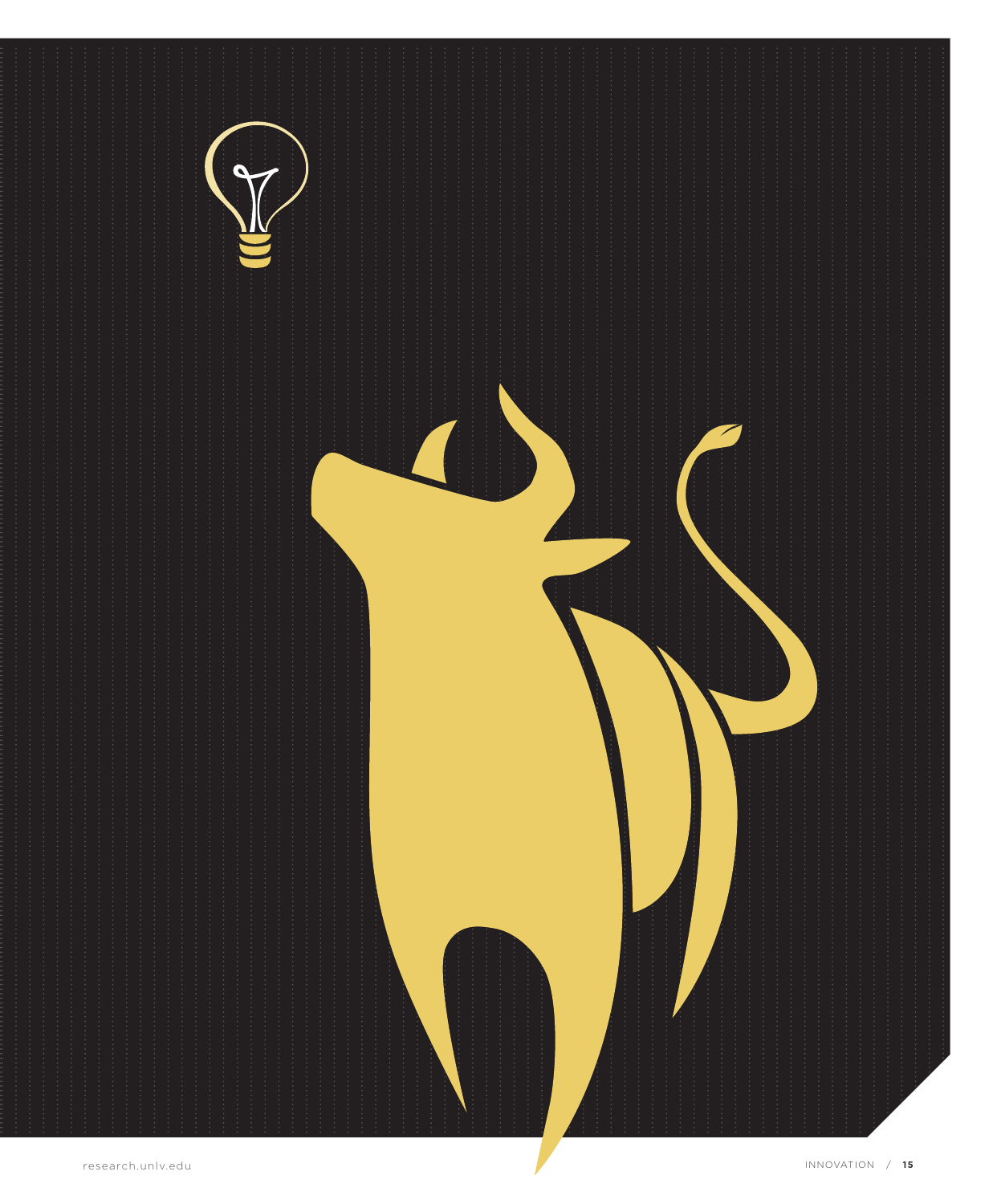

## Bee Line

Microbiology professor Penny Amy leads a formidable team in honeycomb warfare.

**MARK AND APPERCENT OF THE**<br>American honeybee population died<br>prematurely in 2014, a sharp rise American honeybee population died prematurely in 2014, a sharp rise over 2013's already distressing total. Both in the U.S. and around the world, the honeybee's devastating decline continues to alarm both environmentalists and farmers, who rely on commercial beekeepers to pollinate nearly a third of all crops on the planet.

 "These numbers are unsustainable," says Amy, a UNLV life sciences researcher who is on the front lines in the war against honeybee pathogens. Her primary target is American foulbrood disease, a bacterial infection responsible for millions of bee deaths each year.

The weapons of choice for Amy and her research team are specific bacteriophages (or "phages" for short) that can be used

as a natural way of preventing American foulbrood infestation and hive destruction. A bacteriophage is a virus that infects and replicates within a bacterium.

"We found that if we treated honeybee larvae with these phages they survive almost as if they were never exposed," she says.

Her research also has spawned Colony Shield, a startup company based in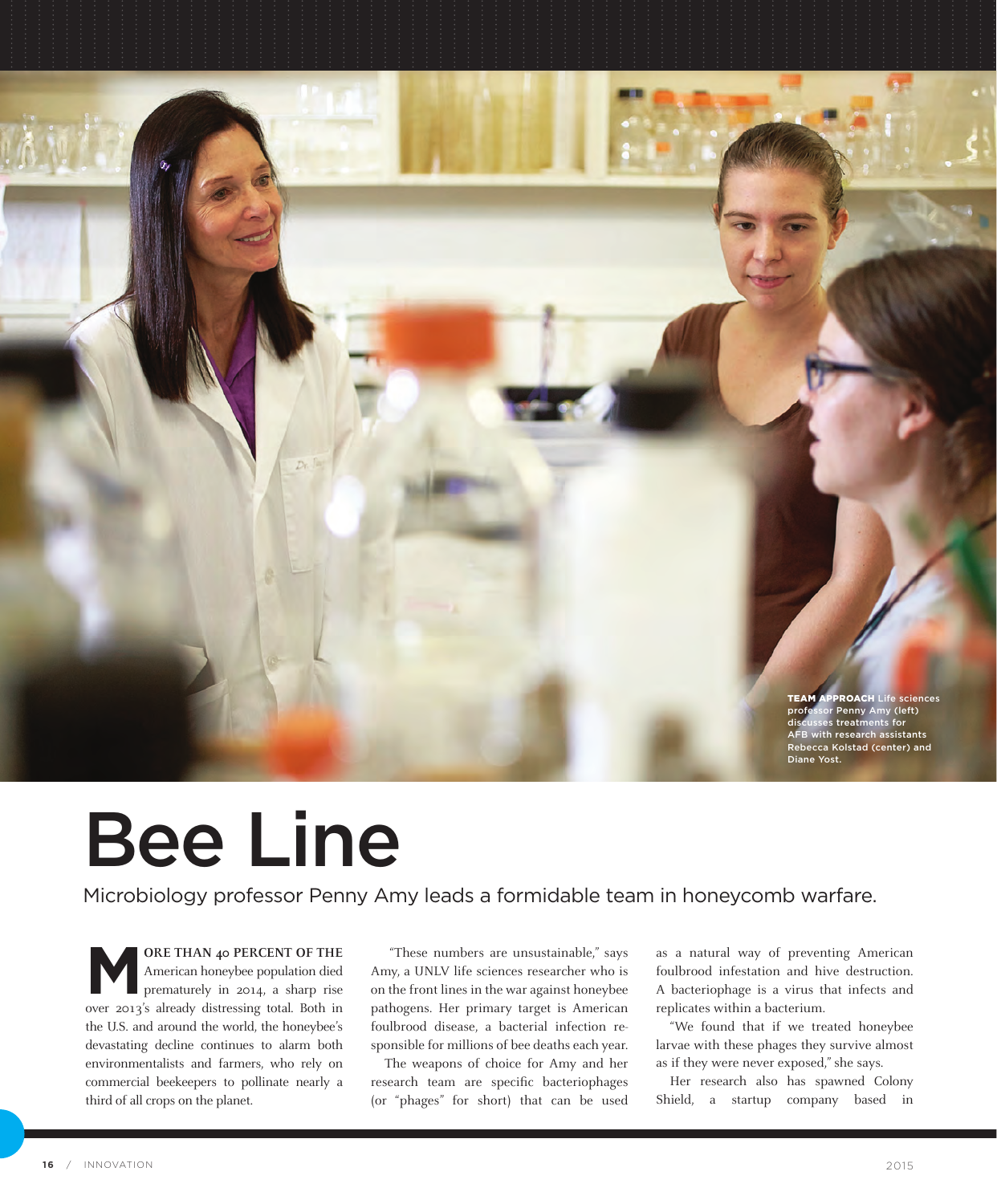Henderson, Nevada, that has entered into an exclusive licensing partnership with UNLV. The company aims to expeditiously bring products derived from her lab's discoveries to beekeepers anxious to find a way to save their hives. The stakes are high. Honeybees support nearly \$15 billion worth of agricultural industry in the U.S. alone.

\*\*\*

**AMERICAN FOULBROOD DISEASE, OR**  AFB, wreaks havoc when the *Paenibacillus larvae* bacterium finds its way into the gut of a bee in the larval stage. The deadly microbe eats the developing larva from the inside out until it eventually dies, leaving behind a gooey mess filled with contagious spores. Nurse bees then spread the spores to additional larvae. Eventually, the entire colony collapses.

Current environmental regulations require infected hives to either undergo a costly remediation process or for beekeepers to destroy the hives, bees, and associated equipment by fire. Preventative treatments with antibiotics have shown short-term promise but also leave behind environmentally questionable chemical residues in honey. Such treatment methods have also been shown to produce *Paenibacillus* strains that quickly developed resistance to the antibiotics, making the treatment ineffective and the bacteria potentially more dangerous in the long term.

Amy's solution is a natural process that, when administered properly, is showing great success in preventing AFB infection and some success in treating hives that have already been infected. It is also completely safe for bees and humans.

Amy and her research team presented their latest results in June to the American Society for Microbiologists. The society awarded its 2015 undergraduate research fellowship to one of Amy's students, Lucy LeBlanc, for her work identifying and isolating an enzyme that helps facilitate phage therapy by protecting larvae that are already under attack.

While Amy's lab is doing fundamental research and establishing UNLV's expertise in the study of phages, UNLV's startup



**"I'm extremely grateful that both UNLV and Colony Shield have seen the value in supporting a treatment that promises to prevent some of the devastating loss of honeybees in the United States and worldwide." — Penny Amy**

partner Colony Shield is helping transfer these theoretical insights into a deliverable technology. Currently, Colony Shield is producing freeze-dried phages that beekeepers can add to sugary syrup for nurse bees to distribute around the hive.

"I am a scientist, and I understand the need to let the basic science and applied science inform each other without obscuring the other," says Amy. "I love biotechnology, and I'm always thinking about real-world applications for this science."

Her primary goal, she says, is to stop the

ravaging effects of the disease. But Amy also hopes to help the beekeeping industry.

"We hope that those who keep bees will find this a successful prevention method to avoid devastation from American Foulbrood," she says, adding that the economic impact of preventing AFB would be tremendous. "Every hive costs several hundred dollars to set up, and each one not lost to disease means cost savings."

\*\*\*

**IN ADDITION TO LEADING THE UNLV** research that has led to a successful startup, Amy has provided 14 students with valuable research opportunities. The research has led to many theses, dissertations, and publications in leading journals — most recently in the July 2015 *Journal of Insect Science*. Several students' names also appear on two patent applications.

Amy's students have also visited several Clark County elementary, middle, and high schools to teach young children about bees' significance in maintaining a sustainable food supply. One recent presentation to third graders at Tartan Elementary in North Las Vegas included a demonstration of the "phage dance," created by LeBlanc to inspire the next generation of microbiologists.

Amy says she's gratified to see the benefits the research has produced, from student successes to community outreach to the startup launch.

"I'm extremely grateful that both UNLV and Colony Shield have seen the value in supporting a treatment that promises to prevent some of the devastating loss of honeybees in the United States and worldwide," she says.

Officials at UNLV's Office of Economic Development are quick to return the compliment.

"We are very excited about this licensing agreement," said Zachary Miles, associate vice president of economic development. "Penny is an amazing researcher who can have a great impact in this area. Colony Shield is going to be a strategic partner for getting this technology into the global marketplace."

**— DAN MICHALSKI**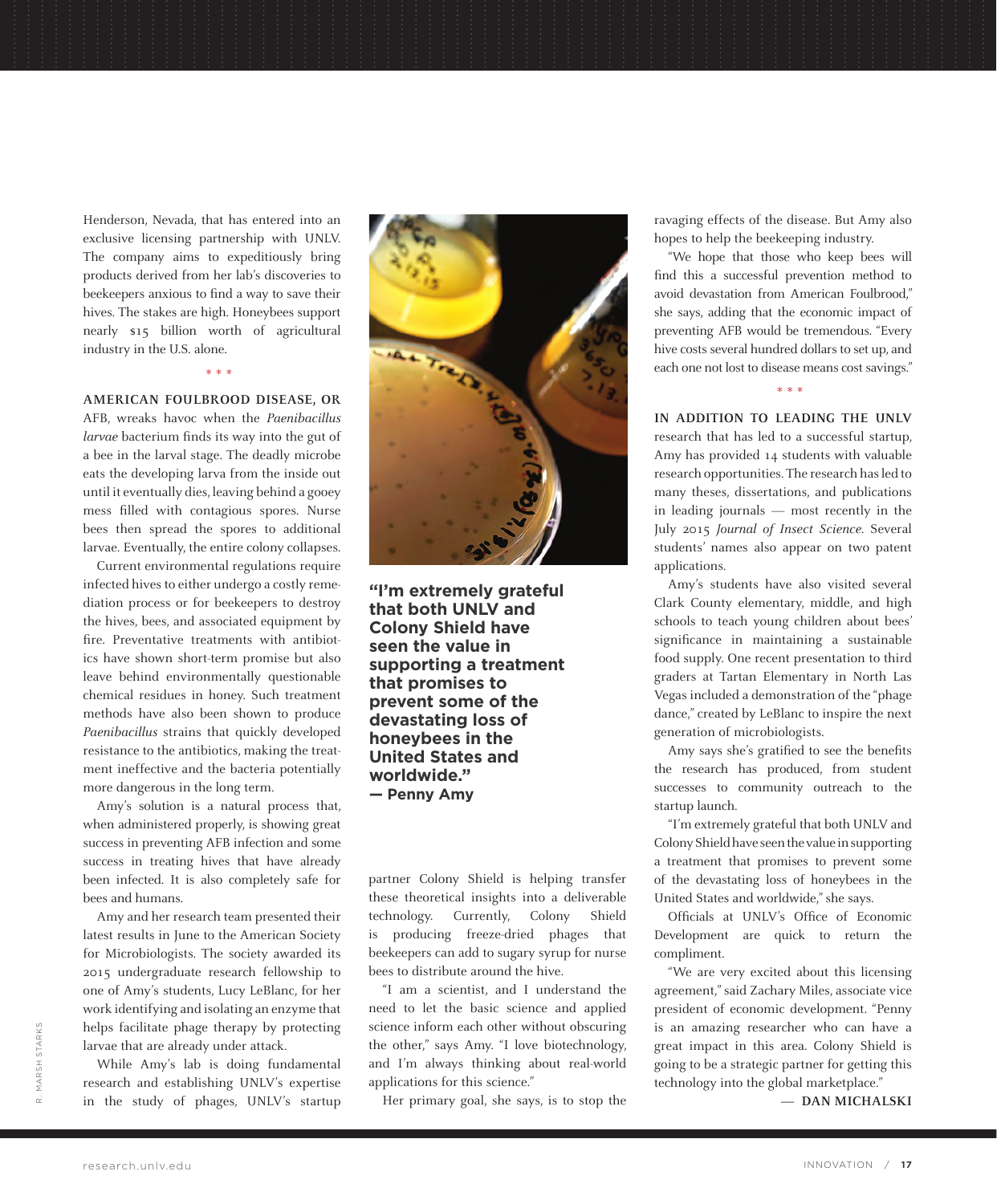

## Powered by Discovery

UNLV's advanced energy research team is changing batteries from the inside out.

**f C** EE, IT JUST LOOKS LIKE A pile of sand," says post-doctoral researcher John Howard, pointpile of sand," says post-doctoral researcher John Howard, pointing to the dirty-white chalk-like powder.

But this is no ordinary pile of sand. It came from a mix of ingredients that, when heated to 300 degrees Celsius, forms a new kind of material that, Howard says, could represent the next big leap in battery technology.

Howard is part of a team of UNLV research-

ers led by Yusheng Zhao, head of the university's new energy materials lab. Fueled by \$2.9 million in grant funding from the U.S. Department of Energy, Zhao, Howard, and their team are making advances in fundamental research about energy storage and transfer that could change what's inside the batteries that power our personal gadgets and electric vehicles.

"We want battery-powered vehicles that go faster, go farther, and are safer," Zhao says.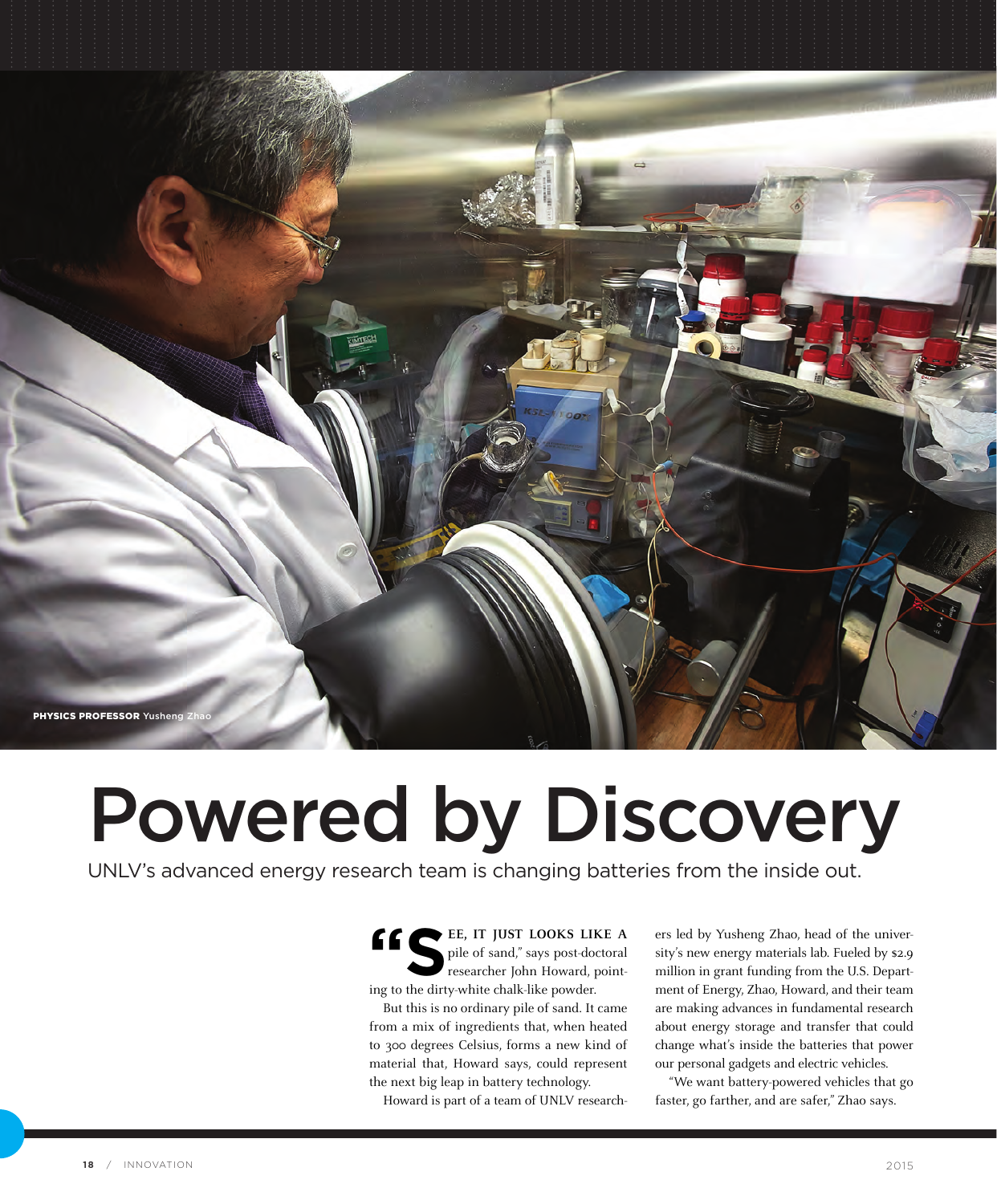Their current focus involves development of a substance called lithium-rich antiperovskite, or LiRAP for short. (LiRAP is an electronically inverted form of "perovskite," a crystal structure that's abundant deep in the Earth's mantle.) When synthesized in UNLV's labs, LiRAP forms the basis of a new battery material Zhao and his team are working to develop. If their effort succeeds, it would lead to a new generation of batteries that could compete with current technology at a fraction of the cost while also providing added safety benefits.

To facilitate the ion transfer that generates energy, all batteries consist of three parts — a cathode, an anode, and an electrolyte in between. Zhao explains that current lithium-ion batteries contain a liquid electrolyte that is toxic, flammable, and leak-prone. For vehicles that rely on lithium-ion batteries, including airplanes and electric cars, leakage and combustion can be serious issues. Boeing's highly touted new 787, for example, was initially plagued by batteries that could overheat and catch fire; similarly, electric vehicle manufacturers have faced concerns over fires resulting from routine car accidents.

Zhao's battery material — the sand-like substance produced in his lab — creates a solid electrolyte that is impact-resistant and nonflammable, making it less dangerous and more environmentally friendly. Such innovations, Zhao says, are key to his lab's success.

Recently, his team found a way to replace a typical carbon anode (the battery part indicated by a minus sign) with one made of lithium. The change increased the battery's energy density, which could lead to more compact batteries able to provide more energy.

"This kind of discovery is why we do what we do," Zhao says. "The unexpected is what makes research exciting."

If the team's work continues to go well, the resulting technology could lead to a new generation of batteries constructed as singular solid-state cells — cells that could safely and efficiently power devices ranging from phones and laptops to wearable electronics and electric cars.

Initial funding for Zhao's battery lab came



**ENERGETIC RESEARCH** Yusheng Zhao confers with laboratory team members Jinlong Zhu, a research associate, and Shuai Li, a postdoctoral fellow.

from the Advanced Research Projects Agency-Energy (ARPA-E), a federal initiative supporting important applied research related to energy. Competition for ARPA-E grants is intense, with about 1 percent of proposals receiving funds. Zhao's \$2.9 million grant, awarded in 2013, funds the lab at UNLV for three years and also facilitates collaboration with researchers at University of Texas and Los Alamos National Laboratory, where Zhao worked prior to joining the UNLV faculty.

Zhao credits his work at Los Alamos for laying the foundation for his current research at UNLV. He came to the university in 2010 to lead the High Pressure Science and Engineering Center. That work led to the research now being conducted at UNLV's new energy materials laboratory, he says.

Zhao says research exploring materials to serve as solid-state electrolytes in batteries has been conducted for decades, but only recently

was his team able to secure the resources necessary to take significant next steps.

"We are not just working on one battery component," Zhao explains. "We are considering the battery as a whole. Our experiments serve as a bridge between fundamental science and practical applications."

He cautions, however, that there is still much to explore. The team is currently working on crystal-structure manipulation, for example, to increase ionic conductivity and power capacity. They also are investigating the LiRAP electrolyte's compatibility with different electrode materials, as well as exploring the LiRAP material's functionality as a cathode (the plus-sign part of a battery).

"Dr. Zhao is conducting cutting-edge research in battery and battery-related technologies," says Zachary Miles, associate vice president of economic development at UNLV. "The collaboration with ARPA-E has created some innovative opportunities for energy research with commercial promise, and we are enthusiastic about the future of this team's work."

**— DAN MICHALSKI**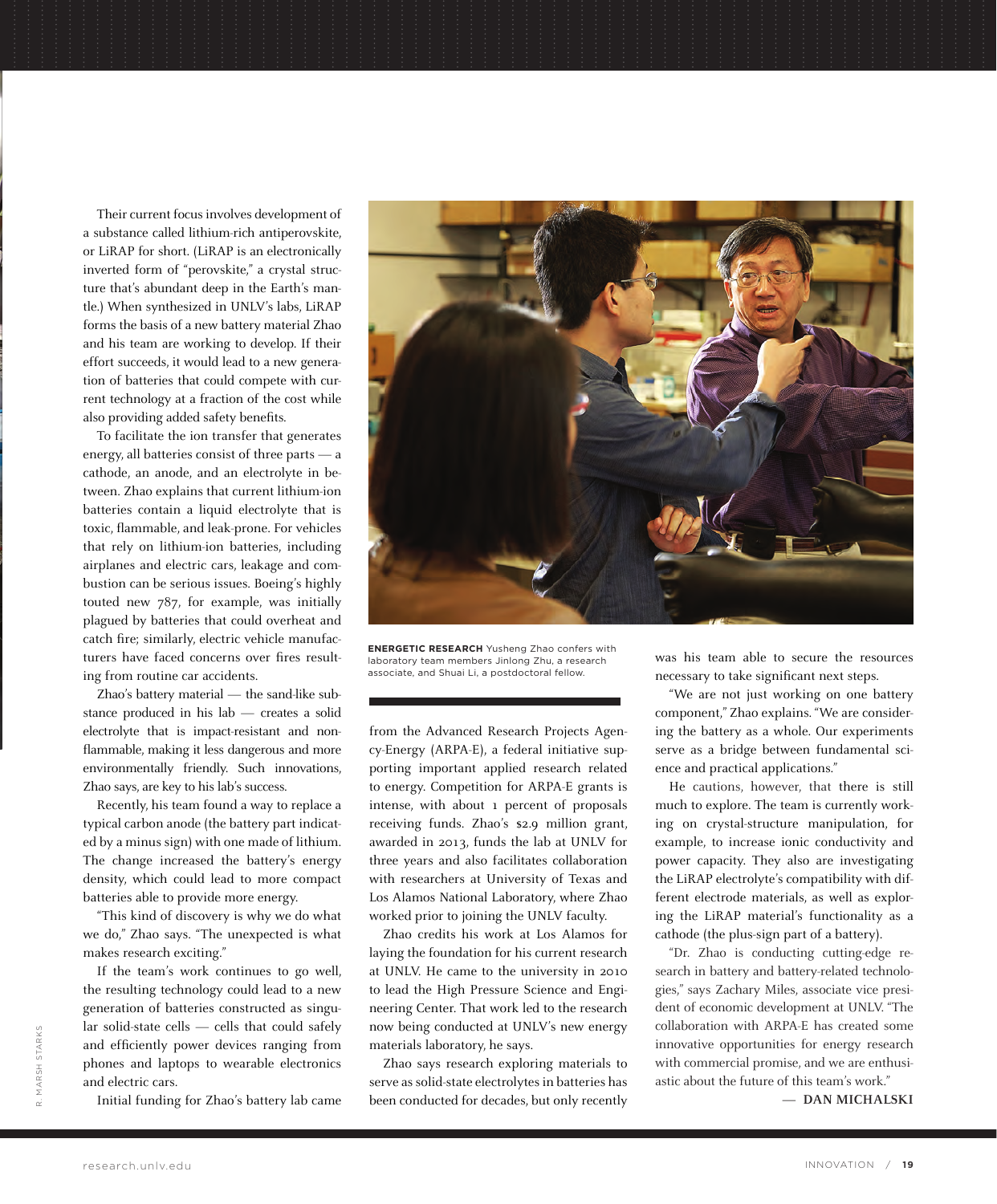## Cleaner Rare Earths

Our high-tech marvels demand rare earth metals and oxides. UNLV researchers are working to make extracting them less toxic and more efficient.

**THERE ARE 118 ELEMENTS ON THE**<br>
periodic table. The familiar ones in-<br>
clude hydrogen (1), oxygen (8), as well periodic table. The familiar ones inas the noble gases helium (2) and neon (10). But there is a subset of the periodic table that includes less familiar elements. Count among them atomic numbers  $57$  through  $71$  — a group of metallic chemicals collectively referred to as "lanthanides," or rare earth metals.

Found in the Earth's crust, these rare earth metals are valued for their unique magnetic, optical, and catalyst properties. Many of the items we take for granted in modern life — consumer electronics, computers, clean energy, health care technology — depend on lanthanides to perform with the efficiency, speed, and durability to which we've grown accustomed.

China currently controls approximately 97

percent of the world supply of rare earth metals and oxides, says David Hatchett, a chemistry professor at UNLV. For the rest of the world this, obviously, is a source of some consternation.

"China is reducing exports and increasing prices to foreign consumers," says Hatchett, who has been developing a more efficient way to separate rare earth metals from mineral deposits for six years. "The global impact of these restrictions is greatest in countries with large high-tech manufacturing sectors such as the USA, Japan, and Germany."

Lanthanides are typically

found in mineral deposits that require laborious and costly processing and refinement. They are difficult to extract — a characteristic that defines them as much as their silver color, sensitivity to contamination, and

sometimes high levels of reactivity.

Like most processors, the Chinese typically rely on an "acid-leach" process — essentially exposing material containing rare earths to a chemical bath — to extract the desired elements. Contaminated water left over is then consigned to waste pits. Unfortunately, these pits are seldom effective in keeping acids and other contaminants from leaking into groundwater. In China, where regulation is lax and there are few environmental protections, local residents are left to live with the environmental fallout.

Hatchett and his research team believe there is a better way. They are the principal investigators on a patent protecting their process of electrochemically recovering and separating a variety of rare earth metals. It is a process that would decrease the cost of

> processing high purity metals. The new separation technology, Hatchett says, enables more rapid, flexible, efficient, and environmentally friendly extraction and separations of individual lanthanides from mixtures.

"We discovered a way to electrically reclaim these rare earth metals and possibly separate them," he says. "The refining process produces a mixture of rare earth metals, but if you can separate out the one you want and leave the other stuff behind, it is a beneficial process.

"It is an electrochemical approach rather than a chemical approach, meaning we are not

using leach pits and taking the extract out to neutralize," he adds. "We actually dissolve the materials directly into an ionic liquid, and we then electrochemically recover one in the presence of others. We use an electrode to collect the one species we want."

In terms of materials, rare earth metals are the hardest to reduce, Hatchett explains. They are extremely electropositive, meaning they don't want to be reduced to metal. They are not found in nature as a metal.

The electrochemistry of the ionic liquid is the key. The ionic solution is a salt — not in the more familiar crystallized form, but a liquid.

"The materials we use are nonvolatile, environmentally stable, and they provide high electrochemical reduction potentials," he says. "The process allows us to reuse the materials because the solvent or ionic liquid doesn't degrade."

Hatchett says the next question is to determine if this process is cost effective.

This method isn't just for mining rare earth metals from the Earth; it could also be used for consumer-based recycling. Rare earth metals are present in many materials that are discarded, such as fluorescent light bulbs. Hatchett notes that there might be a time when it will be financially feasible to reclaim these materials. His team's process could conceivably be used for reclaiming rare earth materials found in discarded electronics.

The process may also be useful in recovering rare earth metals from spent nuclear fuel or from manufacturing byproducts, as well as in the mining industry, according to Zach Miles, associate vice president of economic development.

"The prospect of introducing a less toxic, more efficient process for recovering or separating these materials would be a tremendous opportunity for a number of industries," he says. "The research opens the possibilities for new types of industry as well."

Miles added that the process is represented in two published patents and is available for licensing by the university.

**— SHANE BEVELL**



**RECLAMATION PROJECT** Bottles containing dissolved rare-earth minerals used in the electrochemical recovery process.

R. MARSH STARKS

R. MARSH STARKS